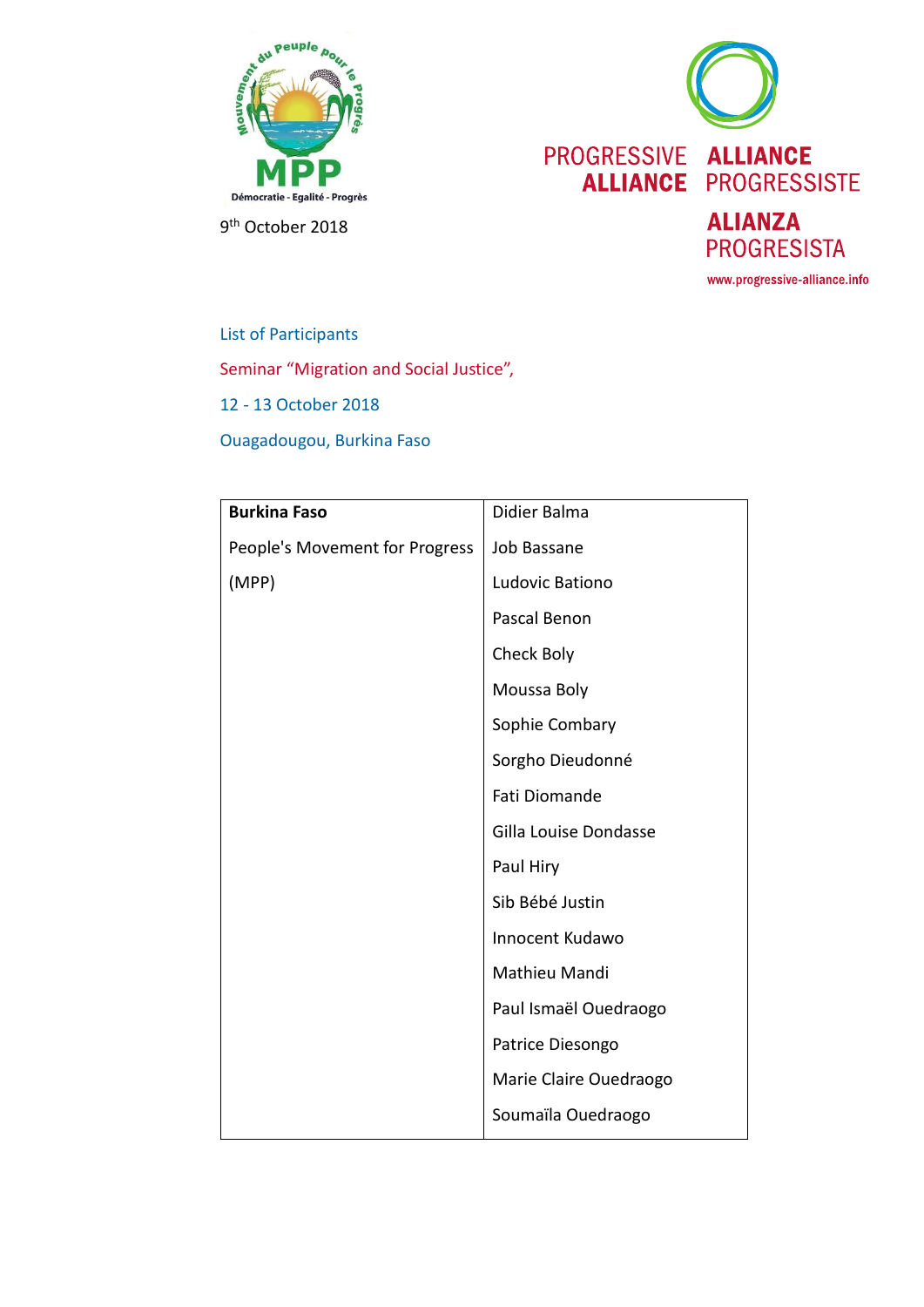

|                                                              | Souleymane Ouedraogo         |
|--------------------------------------------------------------|------------------------------|
|                                                              | Workya Rouamba               |
|                                                              | Clément Sawadogo             |
|                                                              | Salamata Sawadogo            |
|                                                              | Placide Some                 |
|                                                              | Frédéric Taoudyande          |
|                                                              | Jean Toe                     |
|                                                              | Urbain Yameogo               |
|                                                              | Laure Zongo                  |
| <b>Central African Republic</b>                              | Martin Ziguele               |
| Movement for the Liberation of<br>the Central African People |                              |
| (MLPC)                                                       |                              |
|                                                              |                              |
| <b>Democratic Republic of the</b>                            | Félix Tshisekedi             |
| Congo                                                        | Joakim Mukuasa               |
| Union for Democracy and Social<br>Progress (UDPS Congo)      | <b>Yve Bunkulu</b>           |
|                                                              |                              |
| <b>Denmark</b>                                               | Peter Hummelgaard            |
| Social Democratic Party                                      | Iben Merrild                 |
|                                                              |                              |
| <b>Equatorial Guinea</b>                                     | Santiago Martin Engono Esono |
| Convergence for Social                                       |                              |
| Democracy (CPDS)                                             |                              |
| Georgia                                                      | Dimitri Tskitishvili         |
| Georgian Dream Party                                         | Koka Kapanadze               |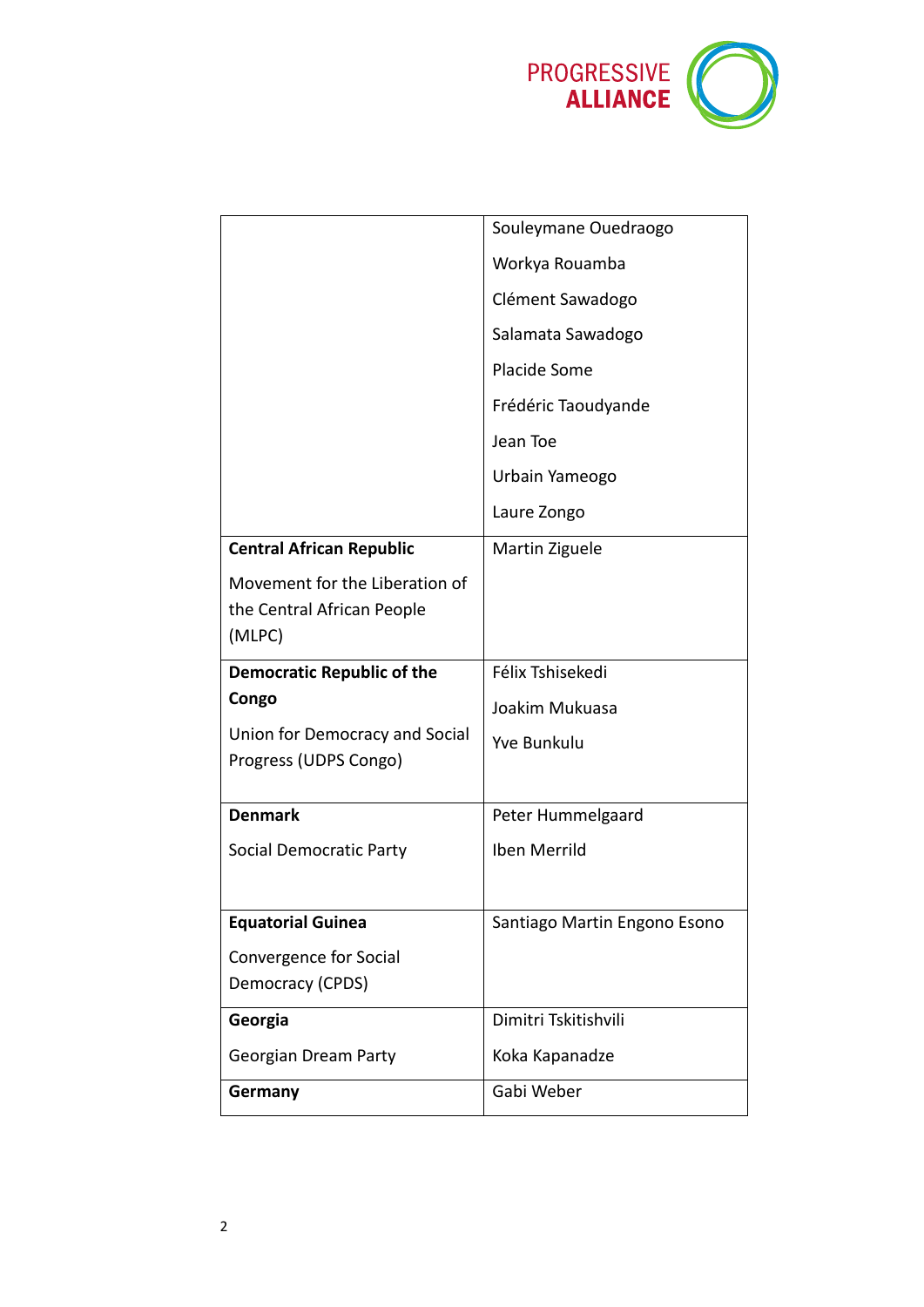

| Social Democratic Party of             |                          |
|----------------------------------------|--------------------------|
| Germany                                |                          |
| <b>Ivory Coast</b>                     | Désiré Léopold Kouidé    |
| Cap Union for Democracy and            |                          |
| Development (CAP-UDD)                  |                          |
| <b>Ivory Coast</b>                     | Adjoa Monique Ekra Epse  |
| Freedom and Democracy for the          | Gbekia                   |
| Republic (LIDER)                       |                          |
| <b>Morocco</b>                         | Naoufal Abahar           |
| Socialist Union of Popular Forces      | Khalil Ibrahim Alla      |
| (USFP)                                 | <b>Mouad Touil</b>       |
| <b>Republic of the Congo</b>           | <b>Bonaventure Mbaya</b> |
| Citizens' Convergence (CC)             |                          |
| <b>Senegal</b>                         | Gorgui Ciss              |
| Socialist Party (PS)                   |                          |
| Sweden                                 | Evin Incir               |
| <b>Swedish Social Democratic Party</b> |                          |
| (SAP)                                  |                          |
| <b>Switzerland</b>                     | <b>Fabian Molina</b>     |
| Social Democratic Party of             |                          |
| Switzerland                            |                          |
| <b>Tanzania</b>                        | Stephen Msami            |
| Chama Cha Mapinduzi (CCM)              |                          |
| <b>Tunisia</b>                         | Moez Ben Dhia            |
| Democratic Forum For Labour            |                          |
| and Liberties (Ettakatol)              |                          |
| <b>Western Sahara</b>                  | M'hamed Mohamed Cheikh   |